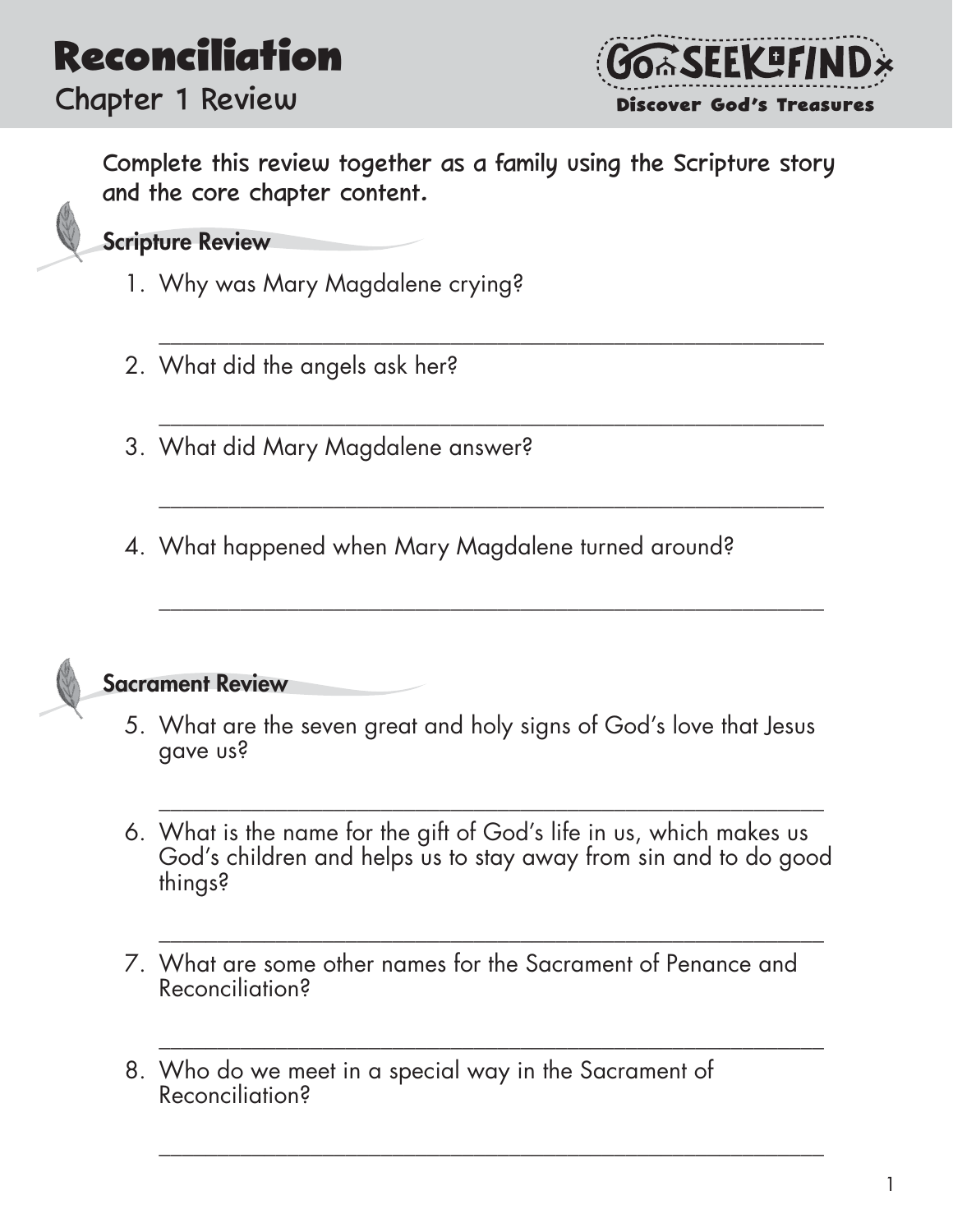

Complete this review together as a family using the Scripture story and the core chapter content.



#### Scripture Review

- 1. What did the younger son ask his father for when he wanted to leave home?
- 2. Where did the son go? What did he do with all the money?

\_\_\_\_\_\_\_\_\_\_\_\_\_\_\_\_\_\_\_\_\_\_\_\_\_\_\_\_\_\_\_\_\_\_\_\_\_\_\_\_\_\_\_\_\_\_\_\_\_\_\_\_\_\_\_\_\_

\_\_\_\_\_\_\_\_\_\_\_\_\_\_\_\_\_\_\_\_\_\_\_\_\_\_\_\_\_\_\_\_\_\_\_\_\_\_\_\_\_\_\_\_\_\_\_\_\_\_\_\_\_\_\_\_\_

\_\_\_\_\_\_\_\_\_\_\_\_\_\_\_\_\_\_\_\_\_\_\_\_\_\_\_\_\_\_\_\_\_\_\_\_\_\_\_\_\_\_\_\_\_\_\_\_\_\_\_\_\_\_\_\_\_

- 3. Why did the son decide to go back home?
- 4. What did the son say to his father?
- \_\_\_\_\_\_\_\_\_\_\_\_\_\_\_\_\_\_\_\_\_\_\_\_\_\_\_\_\_\_\_\_\_\_\_\_\_\_\_\_\_\_\_\_\_\_\_\_\_\_\_\_\_\_\_\_\_ 5. What was the father's reaction when he saw his son coming?



#### Sacrament Review

6. What happens at the beginning of the Sacrament of Reconciliation?

\_\_\_\_\_\_\_\_\_\_\_\_\_\_\_\_\_\_\_\_\_\_\_\_\_\_\_\_\_\_\_\_\_\_\_\_\_\_\_\_\_\_\_\_\_\_\_\_\_\_\_\_\_\_\_\_\_

\_\_\_\_\_\_\_\_\_\_\_\_\_\_\_\_\_\_\_\_\_\_\_\_\_\_\_\_\_\_\_\_\_\_\_\_\_\_\_\_\_\_\_\_\_\_\_\_\_\_\_\_\_\_\_\_\_

\_\_\_\_\_\_\_\_\_\_\_\_\_\_\_\_\_\_\_\_\_\_\_\_\_\_\_\_\_\_\_\_\_\_\_\_\_\_\_\_\_\_\_\_\_\_\_\_\_\_\_\_\_\_\_\_\_

\_\_\_\_\_\_\_\_\_\_\_\_\_\_\_\_\_\_\_\_\_\_\_\_\_\_\_\_\_\_\_\_\_\_\_\_\_\_\_\_\_\_\_\_\_\_\_\_\_\_\_\_\_\_\_\_\_

- 7. What does the priest remind us to do?
- 8. What do we confess in the Sacrament of Reconciliation?
- 9. What is mercy?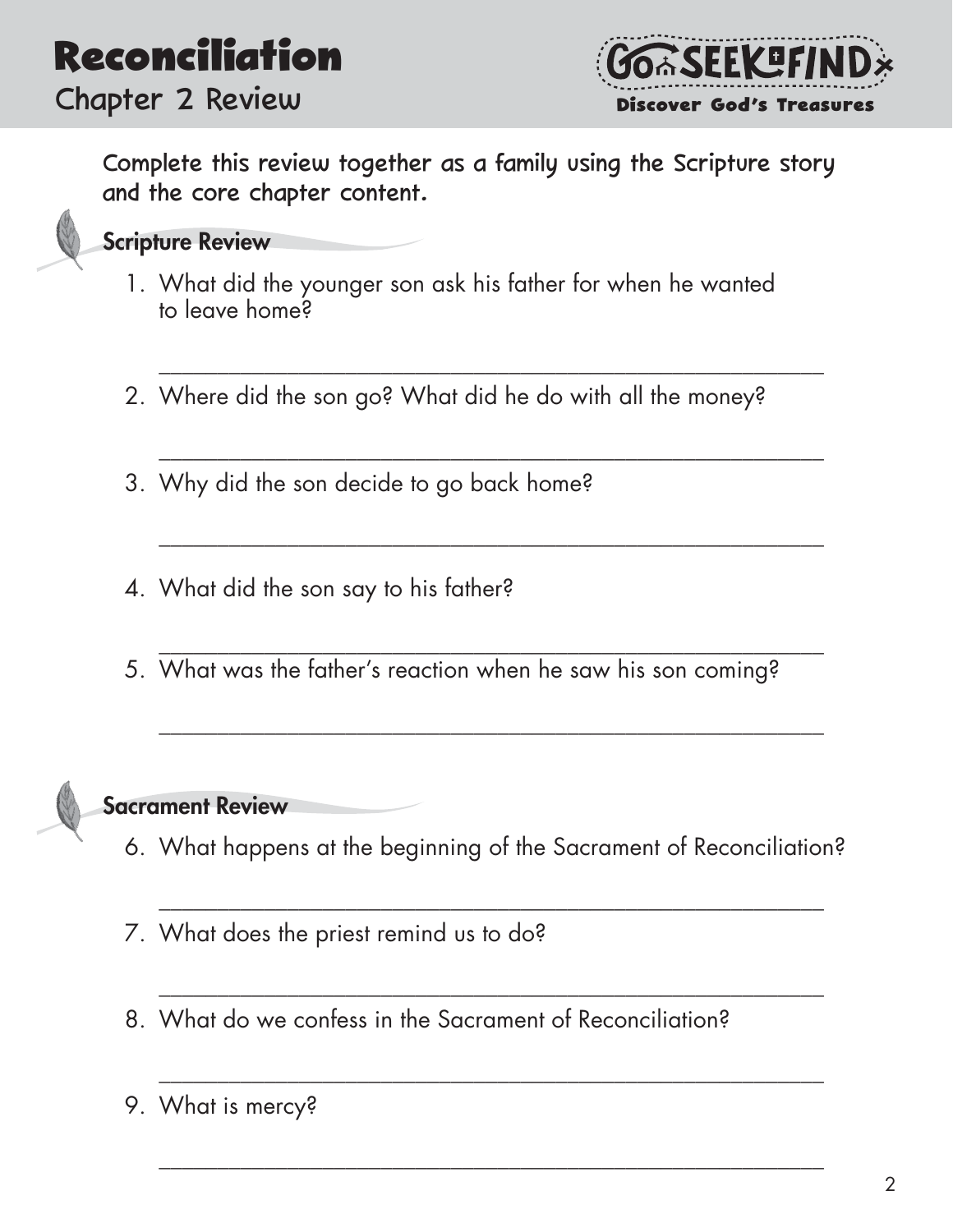

Complete this review together as a family using the Scripture story and the core chapter content.

\_\_\_\_\_\_\_\_\_\_\_\_\_\_\_\_\_\_\_\_\_\_\_\_\_\_\_\_\_\_\_\_\_\_\_\_\_\_\_\_\_\_\_\_\_\_\_\_\_\_\_\_\_\_\_\_\_

\_\_\_\_\_\_\_\_\_\_\_\_\_\_\_\_\_\_\_\_\_\_\_\_\_\_\_\_\_\_\_\_\_\_\_\_\_\_\_\_\_\_\_\_\_\_\_\_\_\_\_\_\_\_\_\_\_

\_\_\_\_\_\_\_\_\_\_\_\_\_\_\_\_\_\_\_\_\_\_\_\_\_\_\_\_\_\_\_\_\_\_\_\_\_\_\_\_\_\_\_\_\_\_\_\_\_\_\_\_\_\_\_\_\_

\_\_\_\_\_\_\_\_\_\_\_\_\_\_\_\_\_\_\_\_\_\_\_\_\_\_\_\_\_\_\_\_\_\_\_\_\_\_\_\_\_\_\_\_\_\_\_\_\_\_\_\_\_\_\_\_\_

\_\_\_\_\_\_\_\_\_\_\_\_\_\_\_\_\_\_\_\_\_\_\_\_\_\_\_\_\_\_\_\_\_\_\_\_\_\_\_\_\_\_\_\_\_\_\_\_\_\_\_\_\_\_\_\_\_

\_\_\_\_\_\_\_\_\_\_\_\_\_\_\_\_\_\_\_\_\_\_\_\_\_\_\_\_\_\_\_\_\_\_\_\_\_\_\_\_\_\_\_\_\_\_\_\_\_\_\_\_\_\_\_\_\_

\_\_\_\_\_\_\_\_\_\_\_\_\_\_\_\_\_\_\_\_\_\_\_\_\_\_\_\_\_\_\_\_\_\_\_\_\_\_\_\_\_\_\_\_\_\_\_\_\_\_\_\_\_\_\_\_\_

\_\_\_\_\_\_\_\_\_\_\_\_\_\_\_\_\_\_\_\_\_\_\_\_\_\_\_\_\_\_\_\_\_\_\_\_\_\_\_\_\_\_\_\_\_\_\_\_\_\_\_\_\_\_\_\_\_



#### Scripture Review

- 1. Who came to Jesus with a question?
- 2. What question did this teacher ask?
- 3. Jesus replied with two important commandments. What was the first one?
- 4. What is the second important commandment?



- 5. Why is loving God and our neighbor so important?
- 6. Sacred Scripture is another name for what?
- 7. What can we read to hear about God's love and forgiveness and how we can love God and one another more fully?
- 8. What do we receive in the Sacrament of Reconciliation that helps us love God, ourselves, and others?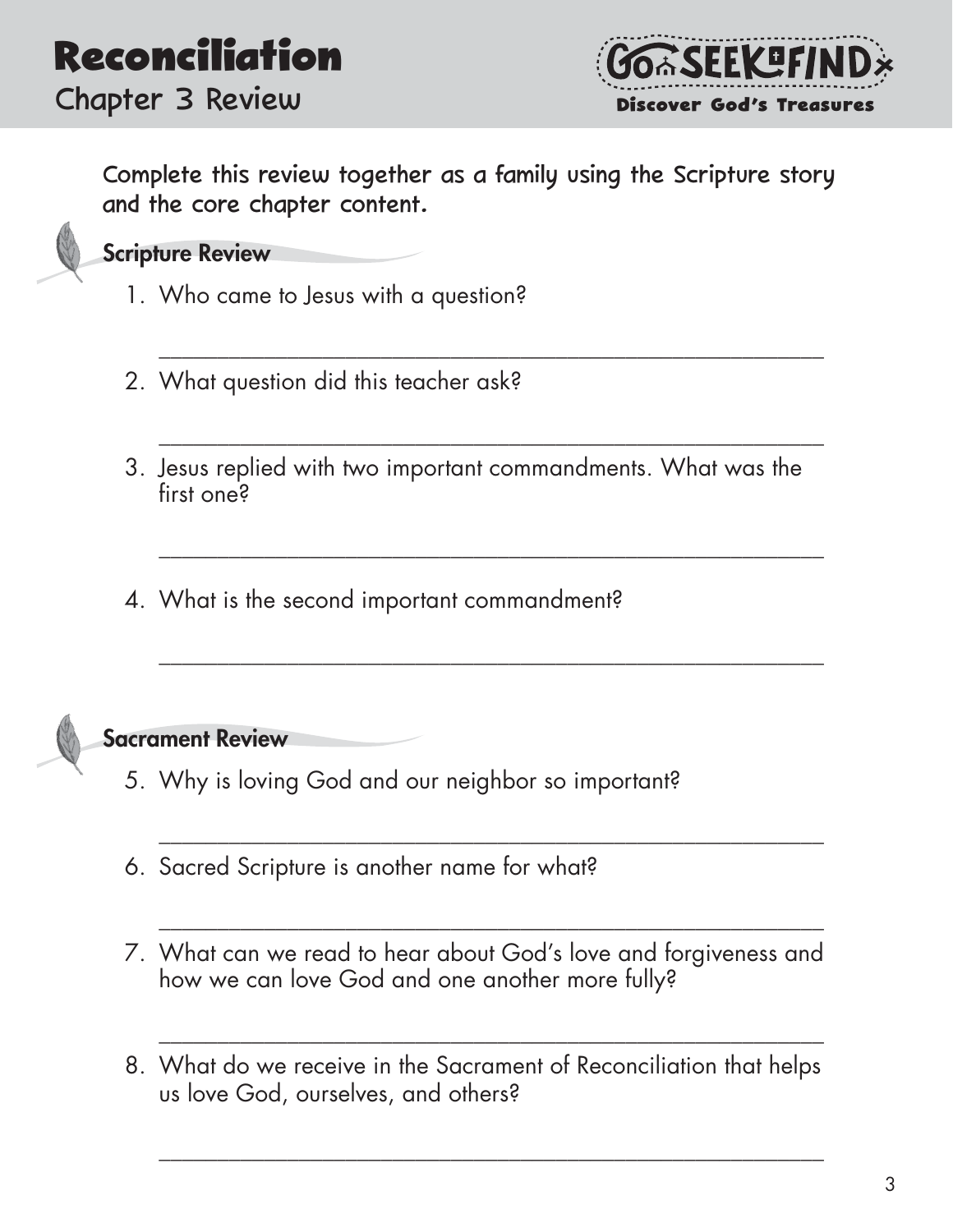

Complete this review together as a family using the Scripture story and the core chapter content.

\_\_\_\_\_\_\_\_\_\_\_\_\_\_\_\_\_\_\_\_\_\_\_\_\_\_\_\_\_\_\_\_\_\_\_\_\_\_\_\_\_\_\_\_\_\_\_\_\_\_\_\_\_\_\_\_\_

\_\_\_\_\_\_\_\_\_\_\_\_\_\_\_\_\_\_\_\_\_\_\_\_\_\_\_\_\_\_\_\_\_\_\_\_\_\_\_\_\_\_\_\_\_\_\_\_\_\_\_\_\_\_\_\_\_

\_\_\_\_\_\_\_\_\_\_\_\_\_\_\_\_\_\_\_\_\_\_\_\_\_\_\_\_\_\_\_\_\_\_\_\_\_\_\_\_\_\_\_\_\_\_\_\_\_\_\_\_\_\_\_\_\_

\_\_\_\_\_\_\_\_\_\_\_\_\_\_\_\_\_\_\_\_\_\_\_\_\_\_\_\_\_\_\_\_\_\_\_\_\_\_\_\_\_\_\_\_\_\_\_\_\_\_\_\_\_\_\_\_\_

#### Scripture Review

- 1. Who was Moses?
- 2. What did God give to Moses?
- 3. What are some of the commandments that God gave us?
- 4. Why did God give us the Ten Commandments?



#### Sacrament Review

5. When we fail to love as God calls us to and we sin, we can confess our sins in which sacrament?

\_\_\_\_\_\_\_\_\_\_\_\_\_\_\_\_\_\_\_\_\_\_\_\_\_\_\_\_\_\_\_\_\_\_\_\_\_\_\_\_\_\_\_\_\_\_\_\_\_\_\_\_\_\_\_\_\_

\_\_\_\_\_\_\_\_\_\_\_\_\_\_\_\_\_\_\_\_\_\_\_\_\_\_\_\_\_\_\_\_\_\_\_\_\_\_\_\_\_\_\_\_\_\_\_\_\_\_\_\_\_\_\_\_\_

\_\_\_\_\_\_\_\_\_\_\_\_\_\_\_\_\_\_\_\_\_\_\_\_\_\_\_\_\_\_\_\_\_\_\_\_\_\_\_\_\_\_\_\_\_\_\_\_\_\_\_\_\_\_\_\_\_

- 6. What is a sin?
- 7. What is an accident?
- 8. Do we confess accidents or mistakes in the Sacrament of Reconciliation?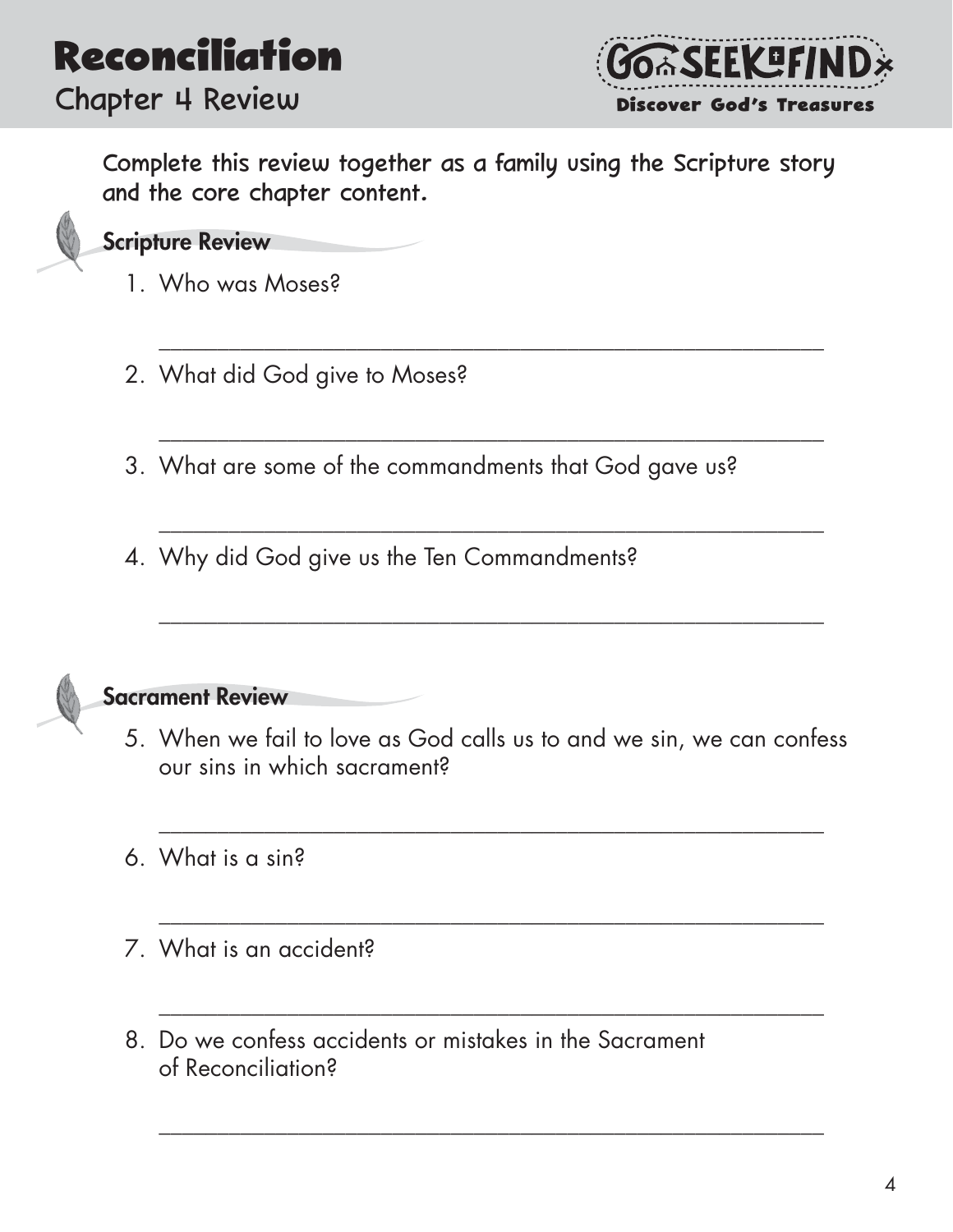

Complete this review together as a family using the Scripture story and the core chapter content.

\_\_\_\_\_\_\_\_\_\_\_\_\_\_\_\_\_\_\_\_\_\_\_\_\_\_\_\_\_\_\_\_\_\_\_\_\_\_\_\_\_\_\_\_\_\_\_\_\_\_\_\_\_\_\_\_\_

\_\_\_\_\_\_\_\_\_\_\_\_\_\_\_\_\_\_\_\_\_\_\_\_\_\_\_\_\_\_\_\_\_\_\_\_\_\_\_\_\_\_\_\_\_\_\_\_\_\_\_\_\_\_\_\_\_

\_\_\_\_\_\_\_\_\_\_\_\_\_\_\_\_\_\_\_\_\_\_\_\_\_\_\_\_\_\_\_\_\_\_\_\_\_\_\_\_\_\_\_\_\_\_\_\_\_\_\_\_\_\_\_\_\_

\_\_\_\_\_\_\_\_\_\_\_\_\_\_\_\_\_\_\_\_\_\_\_\_\_\_\_\_\_\_\_\_\_\_\_\_\_\_\_\_\_\_\_\_\_\_\_\_\_\_\_\_\_\_\_\_\_

\_\_\_\_\_\_\_\_\_\_\_\_\_\_\_\_\_\_\_\_\_\_\_\_\_\_\_\_\_\_\_\_\_\_\_\_\_\_\_\_\_\_\_\_\_\_\_\_\_\_\_\_\_\_\_\_\_

\_\_\_\_\_\_\_\_\_\_\_\_\_\_\_\_\_\_\_\_\_\_\_\_\_\_\_\_\_\_\_\_\_\_\_\_\_\_\_\_\_\_\_\_\_\_\_\_\_\_\_\_\_\_\_\_\_

\_\_\_\_\_\_\_\_\_\_\_\_\_\_\_\_\_\_\_\_\_\_\_\_\_\_\_\_\_\_\_\_\_\_\_\_\_\_\_\_\_\_\_\_\_\_\_\_\_\_\_\_\_\_\_\_\_

\_\_\_\_\_\_\_\_\_\_\_\_\_\_\_\_\_\_\_\_\_\_\_\_\_\_\_\_\_\_\_\_\_\_\_\_\_\_\_\_\_\_\_\_\_\_\_\_\_\_\_\_\_\_\_\_\_

\_\_\_\_\_\_\_\_\_\_\_\_\_\_\_\_\_\_\_\_\_\_\_\_\_\_\_\_\_\_\_\_\_\_\_\_\_\_\_\_\_\_\_\_\_\_\_\_\_\_\_\_\_\_\_\_\_



#### Scripture Review

- 1. Where was Jesus in this story?
- 2. Who came in with a special alabaster jar?
- 3. What was in the jar?
- 4. What was the woman doing at first?
- 5. What did the woman do next?
- 6. What did she show by doing this?
- 7. What did Jesus say to her?



- 8. What is another name for a serious sin, committed on purpose, that completely breaks our loving relationship with God?
- 9. What is another name for a less serious sin that weakens, but does not completely break, our loving relationship with God?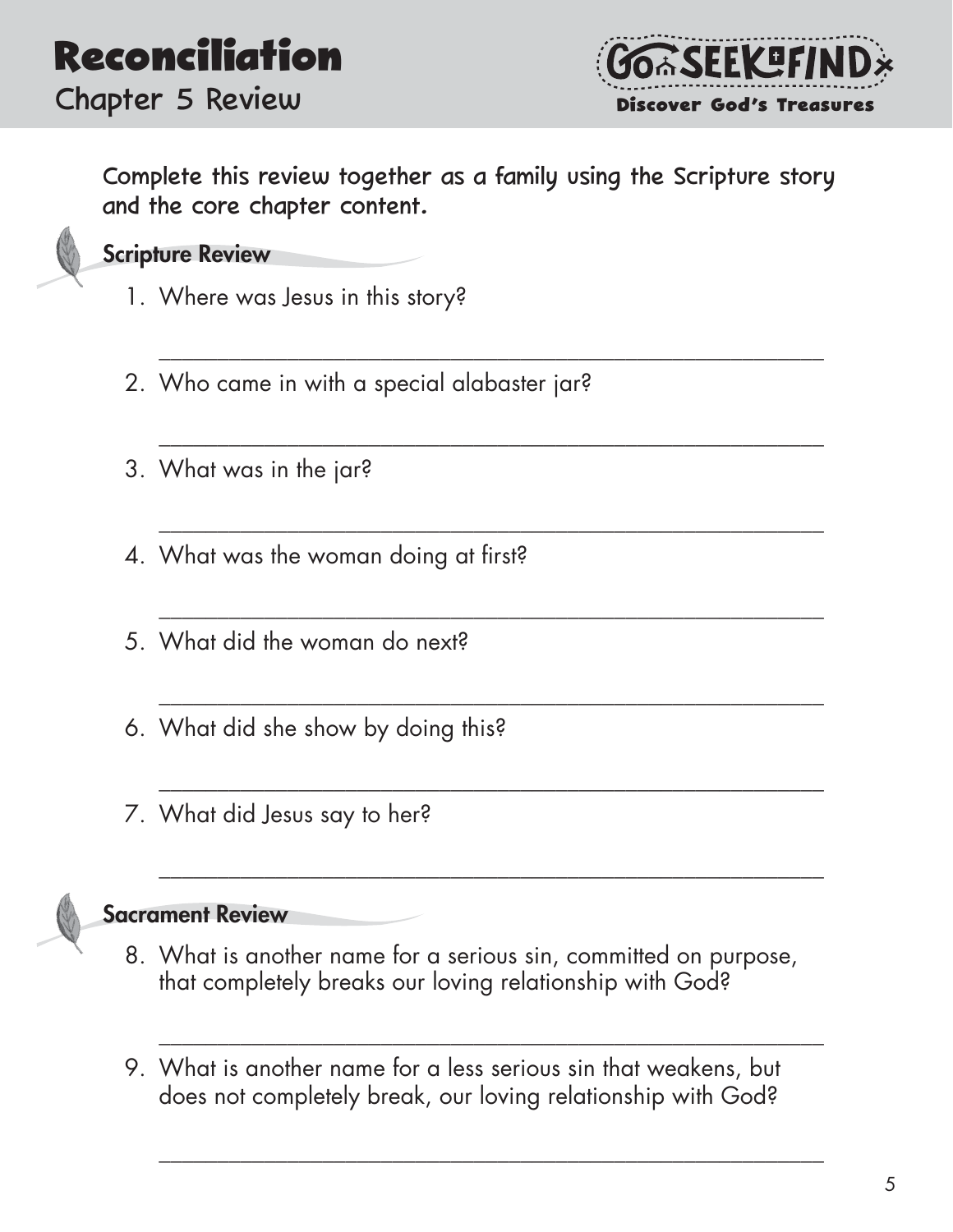

Complete this review together as a family using the Scripture story and the core chapter content.



#### Scripture Review

- 1. Who is the Good Shepherd?
- 2. What does the Good Shepherd do?
- 3. There is a wolf in this story. What could the wolf do to the sheep?

\_\_\_\_\_\_\_\_\_\_\_\_\_\_\_\_\_\_\_\_\_\_\_\_\_\_\_\_\_\_\_\_\_\_\_\_\_\_\_\_\_\_\_\_\_\_\_\_\_\_\_\_\_\_\_\_\_

\_\_\_\_\_\_\_\_\_\_\_\_\_\_\_\_\_\_\_\_\_\_\_\_\_\_\_\_\_\_\_\_\_\_\_\_\_\_\_\_\_\_\_\_\_\_\_\_\_\_\_\_\_\_\_\_\_

\_\_\_\_\_\_\_\_\_\_\_\_\_\_\_\_\_\_\_\_\_\_\_\_\_\_\_\_\_\_\_\_\_\_\_\_\_\_\_\_\_\_\_\_\_\_\_\_\_\_\_\_\_\_\_\_\_

\_\_\_\_\_\_\_\_\_\_\_\_\_\_\_\_\_\_\_\_\_\_\_\_\_\_\_\_\_\_\_\_\_\_\_\_\_\_\_\_\_\_\_\_\_\_\_\_\_\_\_\_\_\_\_\_\_

4. If we are the sheep of Jesus, who do you think the wolf is?



#### Sacrament Review

5. What is another name for a prayer or good action that the priest may ask us to do in the Sacrament of Reconciliation to show that we will do better and want to make up for what we have done.

\_\_\_\_\_\_\_\_\_\_\_\_\_\_\_\_\_\_\_\_\_\_\_\_\_\_\_\_\_\_\_\_\_\_\_\_\_\_\_\_\_\_\_\_\_\_\_\_\_\_\_\_\_\_\_\_\_

\_\_\_\_\_\_\_\_\_\_\_\_\_\_\_\_\_\_\_\_\_\_\_\_\_\_\_\_\_\_\_\_\_\_\_\_\_\_\_\_\_\_\_\_\_\_\_\_\_\_\_\_\_\_\_\_\_

- 6. What is an Act of Contrition?
- 7. Does the word *contrition* mean "true sorrow for sin and a desire to avoid sin in the future"?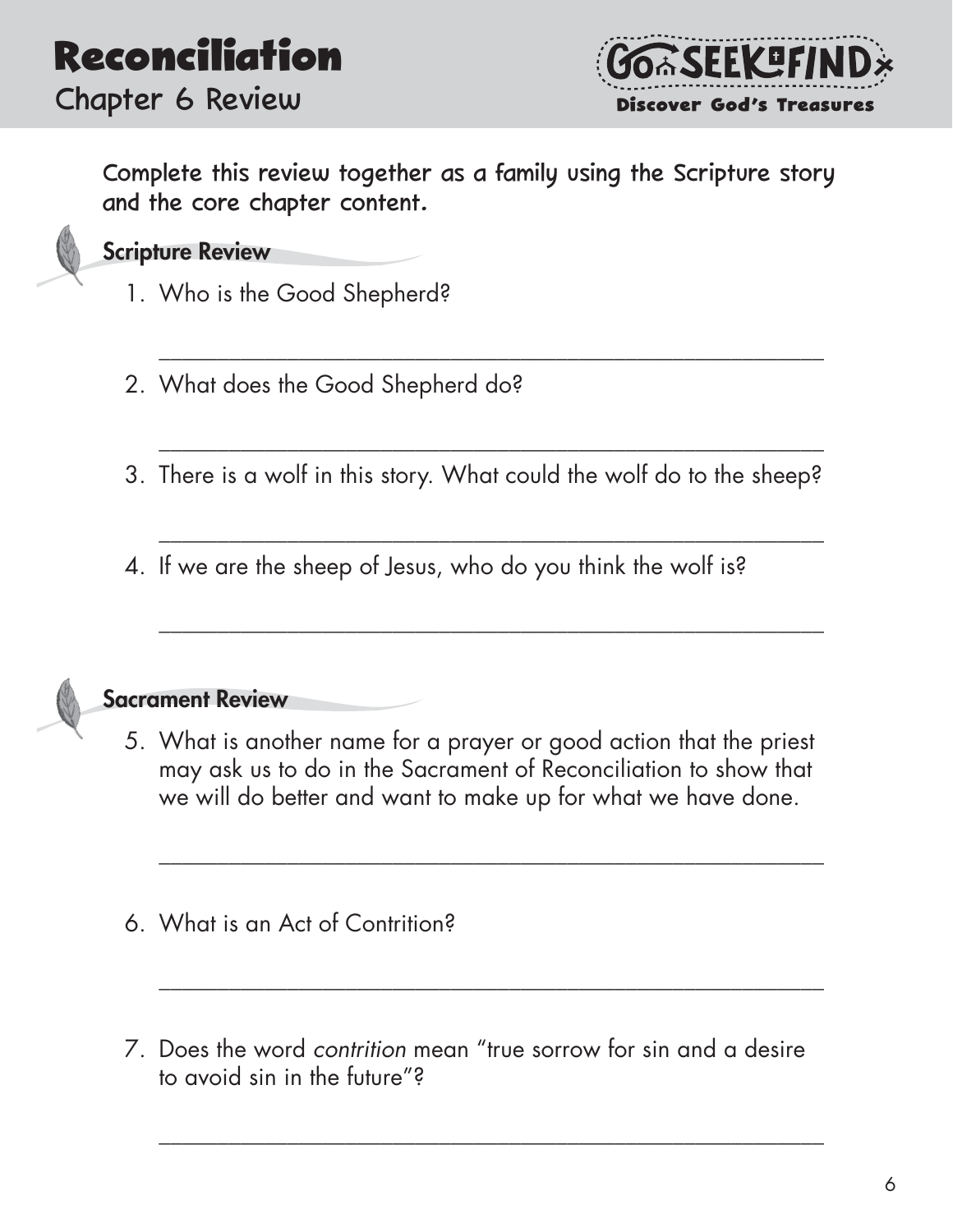

Complete this review together as a family using the Scripture story and the core chapter content.



#### Scripture Review

1. What happened while Jesus and the disciples were crossing the sea in the boat?

\_\_\_\_\_\_\_\_\_\_\_\_\_\_\_\_\_\_\_\_\_\_\_\_\_\_\_\_\_\_\_\_\_\_\_\_\_\_\_\_\_\_\_\_\_\_\_\_\_\_\_\_\_\_\_\_\_

\_\_\_\_\_\_\_\_\_\_\_\_\_\_\_\_\_\_\_\_\_\_\_\_\_\_\_\_\_\_\_\_\_\_\_\_\_\_\_\_\_\_\_\_\_\_\_\_\_\_\_\_\_\_\_\_\_

\_\_\_\_\_\_\_\_\_\_\_\_\_\_\_\_\_\_\_\_\_\_\_\_\_\_\_\_\_\_\_\_\_\_\_\_\_\_\_\_\_\_\_\_\_\_\_\_\_\_\_\_\_\_\_\_\_

\_\_\_\_\_\_\_\_\_\_\_\_\_\_\_\_\_\_\_\_\_\_\_\_\_\_\_\_\_\_\_\_\_\_\_\_\_\_\_\_\_\_\_\_\_\_\_\_\_\_\_\_\_\_\_\_\_

\_\_\_\_\_\_\_\_\_\_\_\_\_\_\_\_\_\_\_\_\_\_\_\_\_\_\_\_\_\_\_\_\_\_\_\_\_\_\_\_\_\_\_\_\_\_\_\_\_\_\_\_\_\_\_\_\_

\_\_\_\_\_\_\_\_\_\_\_\_\_\_\_\_\_\_\_\_\_\_\_\_\_\_\_\_\_\_\_\_\_\_\_\_\_\_\_\_\_\_\_\_\_\_\_\_\_\_\_\_\_\_\_\_\_

\_\_\_\_\_\_\_\_\_\_\_\_\_\_\_\_\_\_\_\_\_\_\_\_\_\_\_\_\_\_\_\_\_\_\_\_\_\_\_\_\_\_\_\_\_\_\_\_\_\_\_\_\_\_\_\_\_

\_\_\_\_\_\_\_\_\_\_\_\_\_\_\_\_\_\_\_\_\_\_\_\_\_\_\_\_\_\_\_\_\_\_\_\_\_\_\_\_\_\_\_\_\_\_\_\_\_\_\_\_\_\_\_\_\_

- 2. What was Jesus doing?
- 3. What did the disciples do?
- 4. What did they ask Jesus?
- 5. What did Jesus do?
- 6. How did the disciples feel?



- 7. What does *absolution* mean?
- 8. Are pardon and peace two great gifts of the Sacrament of Reconciliation?